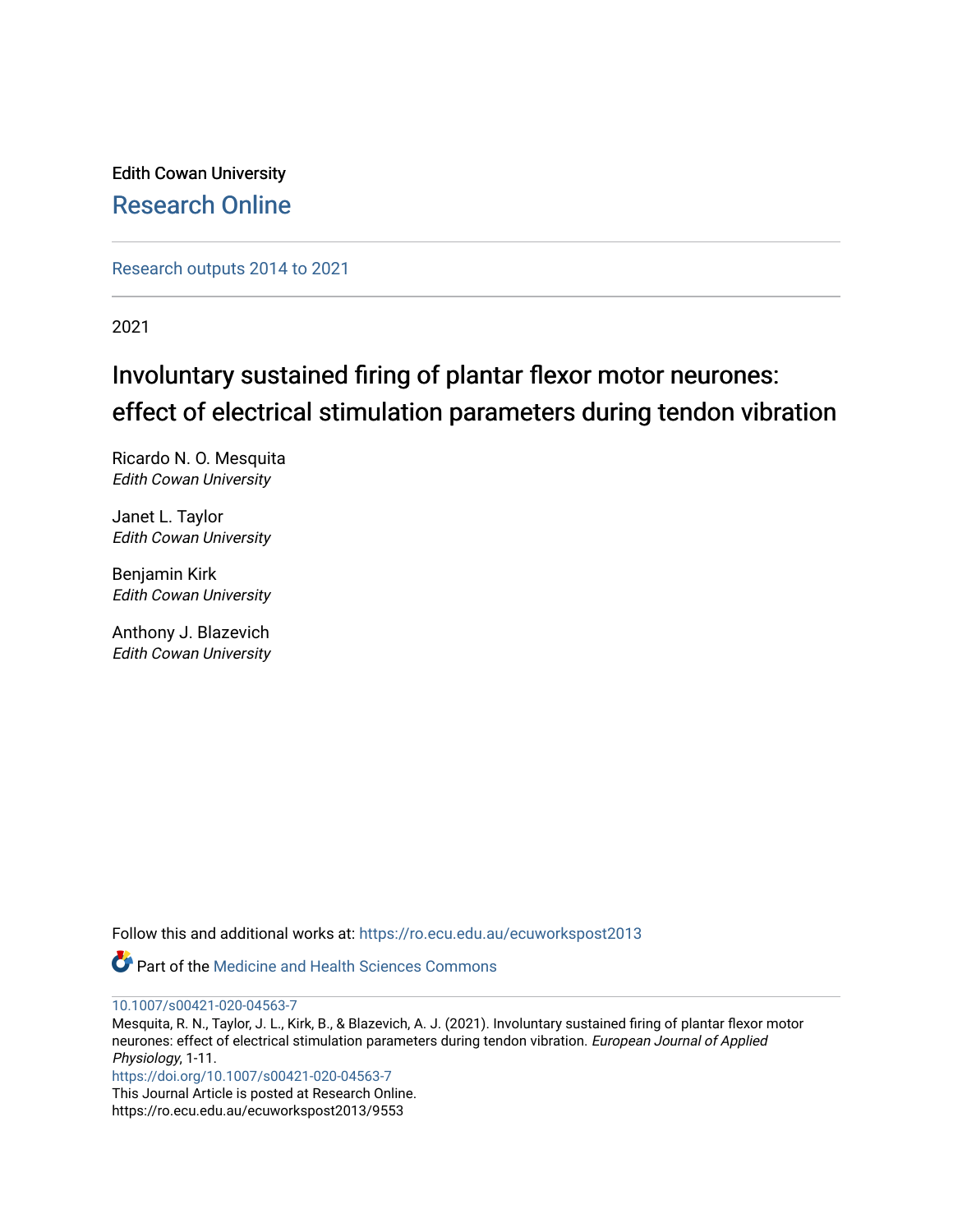#### **ORIGINAL ARTICLE**



# **Involuntary sustained fring of plantar fexor motor neurones: efect of electrical stimulation parameters during tendon vibration**

**Ricardo N. O. Mesquita1 · Janet L. Taylor1,2 · Benjamin Kirk1  [·](http://orcid.org/0000-0002-1189-2281) Anthony J. Blazevich[1](http://orcid.org/0000-0003-1664-1614)**

Received: 20 July 2020 / Accepted: 16 November 2020 © The Author(s) 2021

#### **Abstract**

**Purpose** Simultaneous application of tendon vibration and neuromuscular electrical stimulation (NMES) induces an involuntary sustained torque. We examined the efect of diferent NMES parameters (intensity, pattern of stimulation and pulse width) on the magnitude of the evoked involuntary torque.

**Methods** Plantar fexor torque was recorded during 33-s Achilles tendon vibration with simultaneous 20-Hz NMES bouts on triceps surae (*n*=20; 13 women). Intensity was set to elicit 10, 20 or 30% of maximal voluntary contraction torque (MVC), pulse width was narrow (0.2 ms) or wide (1 ms), and the stimulus pattern varied  $(5 \times 2$ -s or  $10 \times 1$ -s). Up to 12 different trials were performed in a randomized order, and then repeated in those who produced a sustained involuntary torque after the cessation of vibration.

**Results** Six of 7 men and 5 of 13 women produced a post-vibration sustained torque. Eight of 20 participants did not complete the 30% trials, as they were perceived as painful. Torque during vibration at the end of NMES and the increase in torque throughout the trial were significantly higher in 20 than 10% trials ( $n=11$ ;  $9.7\pm9.0$  vs  $7.1\pm6.1\%$  MVC and  $4.3\pm4.5$  vs  $3.6 \pm 3.5\%$  MVC, respectively). Post-vibration sustained torque was higher in wide pulse-width trials (5.4 $\pm$ 5.9 vs 4.1 $\pm$ 4.3%) MVC). Measures of involuntary torque were not diferent between 20 and 30% trials (*n*=8).

**Conclusion** Bouts of  $5 \times 2$ -s NMES with wide pulse width eliciting 20% MVC provides the most robust responses and could be used to maximise the production of involuntary torque in triceps surae.

**Keywords** Motor neurone · Central torque · Bistability · Serotonin · Noradrenaline

#### **Abbreviations**

| <b>CV</b>   | Coefficient of variation                   |
|-------------|--------------------------------------------|
| <b>EMG</b>  | Electromyographic                          |
| ICC         | Intraclass correlation coefficient         |
| MU          | Motor unit                                 |
| <b>NMES</b> | Neuromuscular electrical stimulation       |
| <b>MDC</b>  | Minimum detectable change                  |
| <b>MNs</b>  | Spinal motor neurones                      |
| <b>MVC</b>  | Maximal isometric voluntary plantar flexor |
|             | contraction                                |
| <b>PICs</b> | Persistent inward currents                 |

Communicated by Toshio Moritani.

 $\boxtimes$  Ricardo N. O. Mesquita r.mesquita@ecu.edu.au

<sup>1</sup> Centre for Exercise and Sports Science Research, School of Medical and Health Sciences, Edith Cowan University, Perth, Australia

<sup>2</sup> Neuroscience Research Australia, Sydney, Australia

TE Typical error *T*<sub>sust</sub> Self-sustained torque *T*<sub>vib</sub> Reflexive torque during vibration<br>WU Warm-up Warm-up  $\eta_{\rm p}^{\;\;2}$ Partial eta-squared

## **Introduction**

Neuromuscular electrical stimulation (NMES) and tendon vibration have been used independently (e.g. Magalhães et al. [2013](#page-10-0); Bochkezanian et al. [2018b](#page-9-0)) and simultaneously (Magalhães and Kohn [2010;](#page-10-1) Trajano et al. [2014](#page-11-0); Bochkezanian et al. [2018a](#page-9-1); Kirk et al. [2019\)](#page-10-2) to induce motor unit (MU) activation, and hence muscle contractions. This involuntary MU activation is induced via both peripheral and central pathways. NMES depolarizes both motor and sensory axons (Bergquist et al. [2011b\)](#page-9-2), inducing direct MU recruitment with signals travelling from the stimulation site to the muscle as well as an indirect MU recruitment with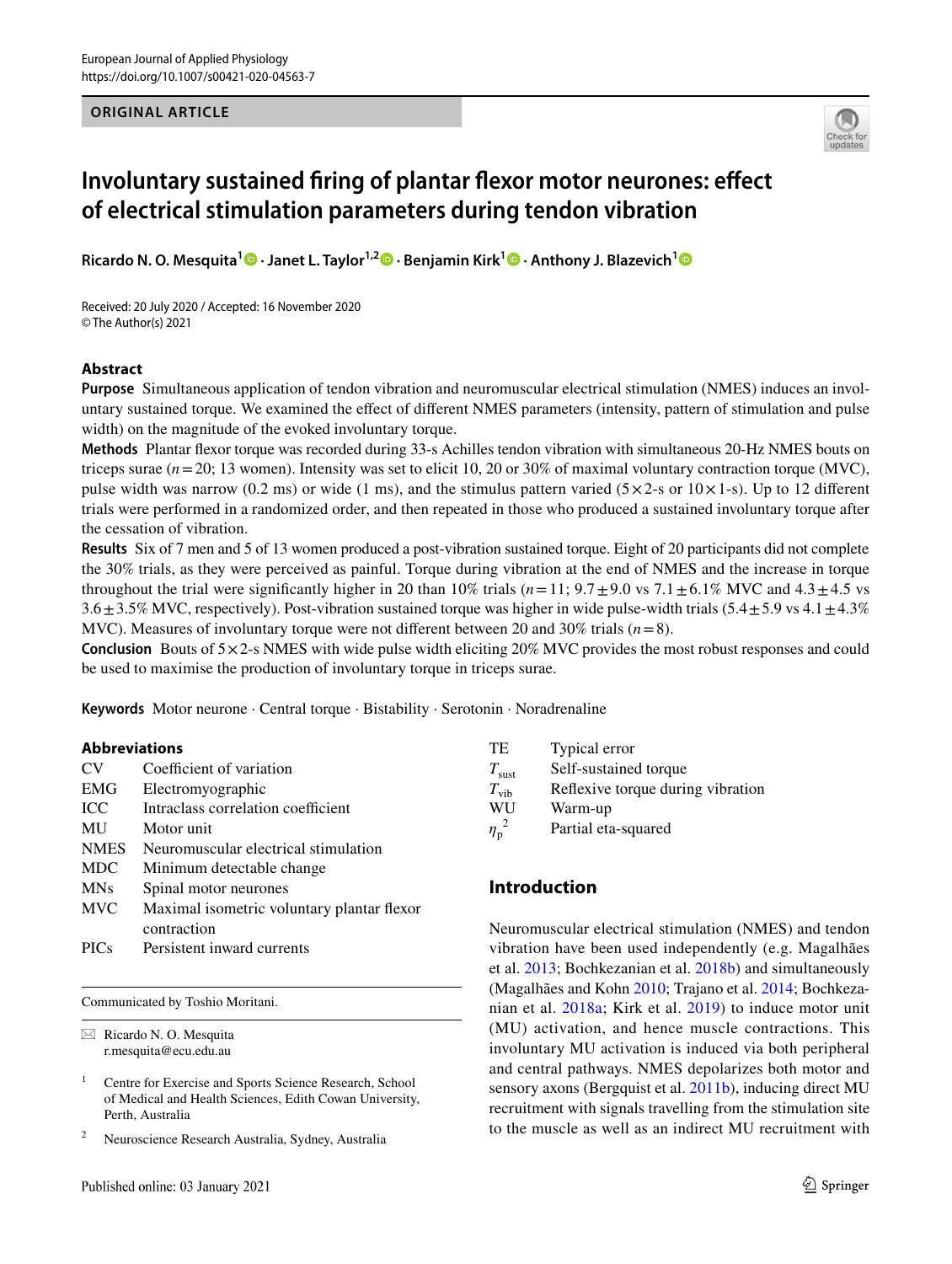signals travelling through the spinal motor neurones (MNs). Tendon vibration imposes repetitive, small muscle-length changes that stimulate muscle spindles, inducing excitatory drive primarily from Ia-aferents onto the MN and provoking a refexive activation of MUs (Grande and Cafarelli [2003](#page-10-3)).

In previous studies, an NMES-induced involuntary "extra torque" that is larger than would be expected from the direct activation of motor axons has been observed (e.g. Collins et al. [2001;](#page-10-4) Wegrzyk et al. [2015](#page-11-1)). The contribution of peripheral (i.e. within the muscle) mechanisms to this phenomenon is controversial, given that this "extra torque" was abolished during anaesthesia of the motor axons proximal to the stimulation site in some (Collins et al. [2001](#page-10-4); Blouin et al. [2009](#page-9-3); Lagerquist et al. [2009](#page-10-5)) but not all (Frigon et al. [2011\)](#page-10-6) studies. Other empirical evidence corroborates the contribution of centrally-mediated mechanisms. This evidence includes greater levels of "extra torque" (Collins et al. [2002](#page-10-7); Lagerquist and Collins [2010](#page-10-8)) and electromyographic (EMG) activity (Arpin et al. [2019\)](#page-9-4) during wide- than narrow-pulse NMES, and the enhancement of H-refexes, V- and F-wave amplitudes in association with extra torque development during NMES (Klakowicz et al. [2006;](#page-10-9) Lagerquist and Collins [2010](#page-10-8); Bergquist et al. [2011a](#page-9-5); Vitry et al. [2019\)](#page-11-2) but also during tendon vibration (Magalhães et al. [2013\)](#page-10-0) or both simultaneously (Magalhães and Kohn [2010\)](#page-10-1). The relative contribution of peripheral and central pathways to this phenomenon has mainly been discussed in relation to NMES, and a greater central contribution is expected when combining both NMES and tendon vibration. Tendon vibration per se recruits low-threshold MUs (Grande and Cafarelli [2003\)](#page-10-3) and the superposition of bursts of NMES may activate additional aferent fbres and consequently activate a greater proportion of the MU pool (Collins et al. [2001](#page-10-4)).

The central mechanisms commonly suggested to explain the occurrence of "extra torque" are a presynaptic development of post-tetanic potentiation of neurotransmitter release due to a repetitive depolarization of Ia aferents (Hirst et al. [1981\)](#page-10-10) and/or postsynaptic activation of persistent inward currents (PICs). PICs are a strong intrinsic MN property activated via voltage-dependent channels on the MN dendrites (Hounsgaard and Kiehn [1993](#page-10-11); Lee and Heckman [1996\)](#page-10-12) and modulated by serotonergic and noradrenergic drive onto the MN (Lee and Heckman [2000\)](#page-10-13). They amplify and prolong the efects of synaptic input (Heckman et al. [2005](#page-10-14)) by providing a sustained depolarising current to the MNs, accelerating initial MN fring and contributing to the repetitive fring required for muscle contractions (Heckman et al. [2008](#page-10-15)). As PICs are initiated by excitatory synaptic signals onto the MN, they can be initiated by excitatory aferent input (Heckman et al. [2008\)](#page-10-15). Some features of responses to combined tendon vibration and NMES are consistent with the behavior of PICs. Self-sustained torque observed after the end of such trials (or after vibration alone; Gorassini et al. [2002\)](#page-10-16) could be explained by PIC-related bistable behavior in some spinal MNs (Lee and Heckman [1998](#page-10-17)). The progressive increase of torque reported during vibration plus NMES (Magalhães and Kohn [2010;](#page-10-1) Trajano et al. [2014](#page-11-0); Kirk et al. [2019\)](#page-10-2) is similar to the warm-up efect that is thought to refect depolarization-induced facilitation of voltage-gated calcium channels (Svirskis and Hounsgaard [1997](#page-11-3)). Finally, the "extra torque" is joint angle (i.e. muscle length) dependent (Trajano et al. [2014](#page-11-0)), consistent with the efect of reciprocal inhibition shown in vivo using voltage clamp techniques (Hyngstrom et al. [2007](#page-10-18)). Thus, it is possible that responses to combined tendon vibration and NMES are explicable by PIC activity, although a robust examination of these behaviors remains to be conducted to determine whether PIC strength can be estimated in vivo using this technique.

The magnitude of involuntary torque produced during simultaneous tendon vibration and NMES may hypothetically allow the indirect estimation of PIC behavior, presumably in a relatively large number of motor units in the absence of voluntary corticospinal drive and using equipment that is available in many laboratories. It might therefore prove to be a useful alternative to the paired motor unit technique (Gorassini et al. [2002](#page-10-16)), the standard method to indirectly estimate PIC strength in humans. Nonetheless, the technique under examination in this study has been rarely used in research and the specifc test parameters that might provide the greatest involuntary torque have not been determined. These parameters should be optimized before further investigations are conducted. Whilst the tendon vibration parameters that might produce significant Ia traffic are largely known, it is currently unclear how NMES parameters such as stimulus intensity, pattern of stimulation and pulse width affect the test results. Therefore, the aim of the present study was to systematically test the effects of different NMES parameters (intensity, pattern of stimulation and pulse width) on the magnitude of the evoked involuntary torque.

#### **Methods**

#### **Participants**

Twenty healthy adults (7 men and 13 women; age:  $28.0 \pm 5.1$  years; body mass:  $68.6 \pm 15.9$  kg; height:  $169.8 \pm 11.1$  cm) volunteered for the study. Exclusion criteria included diagnosed neurological disorders, current acute or chronic injuries, and medications that might afect central monoamine concentrations. Participants were fully informed of any risks or discomforts associated with the procedures before giving their written informed consent to participate. The procedures were approved by the University Human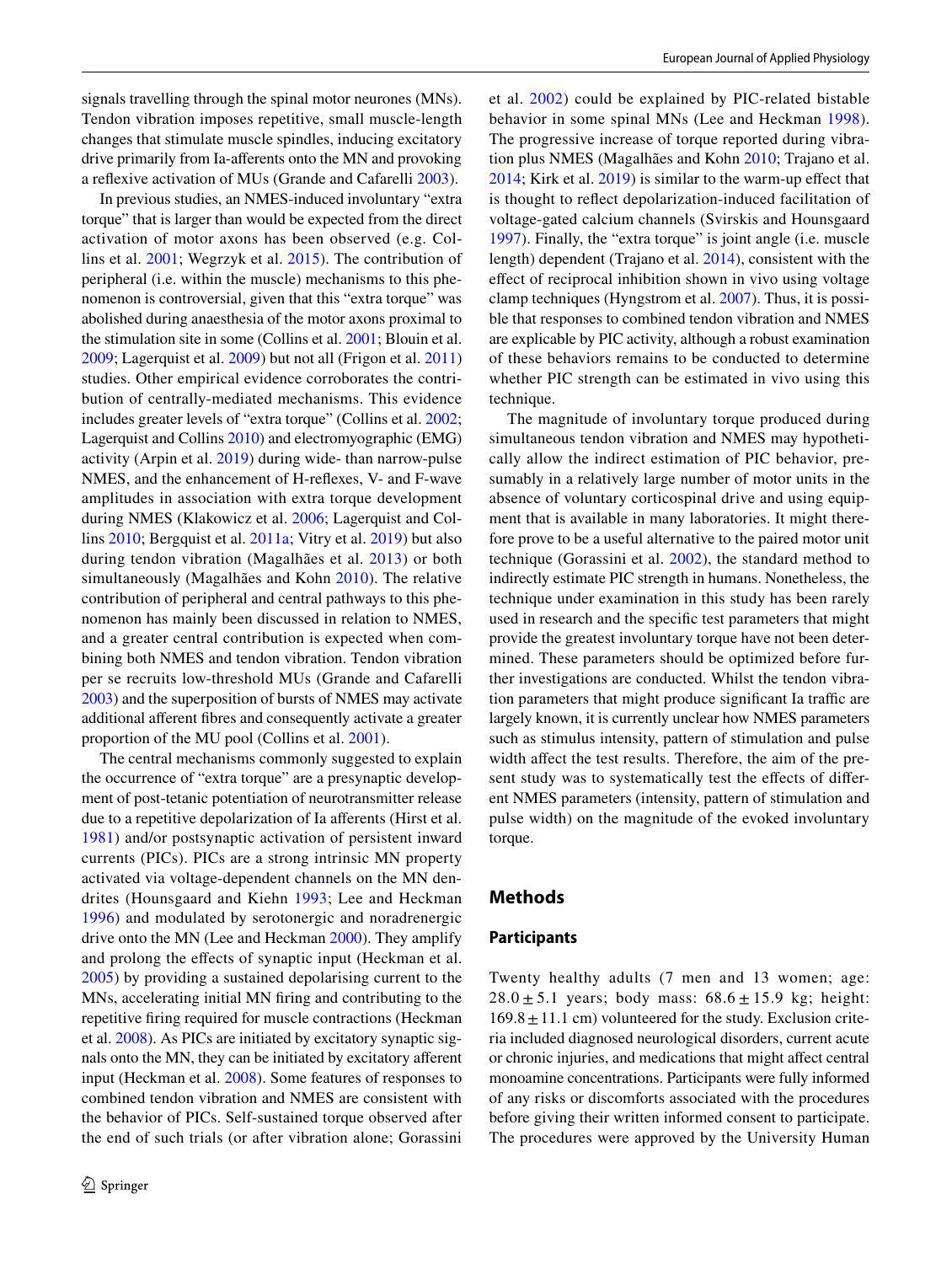Research Ethics Committee of Edith Cowan University, and performed according to the Declaration of Helsinki, except for registration in a database.

#### **Procedures**

Data collection was performed in a single session and participants were asked to abstain from cafeine-containing foods and beverages within 12 h of the experimental session. Participants were seated in the chair of an isokinetic dynamometer (Biodex System 4, Biodex Medical System, USA) with the hips at  $50^{\circ}$  of flexion (0° = extended neutral position), right knee fully extended (0°) and right ankle at  $10^{\circ}$  of dorsifiexion (0° = neutral position). The right foot was tightly fxed to the plantar fexor attachment of the dynamometer and the axis of rotation was aligned with the lateral malleolus. The distance between the chair and the foot attachment was adjusted to fnd the minimum distance at which participants were able to straighten their right leg, to minimise the elevation of the heel during plantar fexions. Participants were then instructed to perform four isometric plantar fexion contractions at 20, 40, 60 and 80% of perceived maximal effort as warm-up and task familiarization. The participants subsequently performed at least three maximal isometric voluntary plantar fexor contractions (MVC) with a 90-s inter-trial passive rest; additional trials were performed if they reached a torque value  $>5\%$  higher than the previous best attempt. Visual plantar fexor torque feedback was continuously provided on a large screen in front of the participant, and standardized verbal encouragement was provided by the same investigator in all trials. The peak isometric plantar fexor torque was taken as the highest value during the MVCs and used to set NMES current intensities. After 3 min of rest, 0.5-s 20-Hz trains of NMES were applied percutaneously to the plantar fexors at increasing intensities to determine the current required to evoke 10, 20 and 30% of MVC torque with both narrow (0.2 ms) and wide (1 ms) pulse widths. Subsequently, NMES was applied in 1- and 2-s bursts with both narrow and wide pulse widths at the pre-determined current intensities during a period of ongoing Achilles tendon vibration in diferent trials. An initial set of up to 12 trials was conducted, and in each trial a diferent combination of NMES intensities, pulse widths and patterns was imposed in a randomized order. A warmup efect during the trial (i.e. increased torque produced in successive stimulations) and self-sustained (ongoing, involuntary) torque following the trial was observable in 11 out of 20 participants. These "responders" then performed a 2nd equivalent block after a 10-min rest. Eight of the 20 participants perceived the intensity to elicit 30% MVC torque as painful (including 3 of 11 "responders") and therefore trials at this intensity were not conducted for these participants, with only eight trials being performed. Two minutes of rest was provided between trials (Fig. [1\)](#page-3-0).

#### **Tendon vibration with superimposed NMES**

This technique combines tendon vibration and percutaneous NMES to provoke involuntary muscle contractions (Kirk et al. [2019](#page-10-2); Magalhães and Kohn [2010;](#page-10-1) Trajano et al. [2014\)](#page-11-0). The present study was designed to systematically manipulate the NMES parameters used with this technique to determine their influence on involuntary torque variables. In each trial, the Achilles tendon was mechanically vibrated at 115 Hz (1-mm defections) for 33 s by a hand-held vibrator (Vibrasens, Techno Concepts,



<span id="page-3-0"></span>**Fig. 1** Experimental protocol. After performing maximal voluntary contractions (MVCs) of plantar fexors, a set of up to 12 trials (Block 1) was completed during which plantar fexor neuromuscular electrical stimulation (NMES) was superimposed on Achilles tendon mechanical vibration. A 2nd equivalent block was performed after a 10-min passive rest in those participants who produced a sustained involuntary torque after the cessation of vibration in the trials of Block 1. Between trials, current intensity (to evoke 10, 20 and 30% of MVC torque), pulse width (0.2 ms vs 1 ms) and pattern of stimulation  $(5 \times 2$ -s bursts at 4-s intervals vs  $10 \times 1$ -s bursts at 2-s intervals) were varied randomly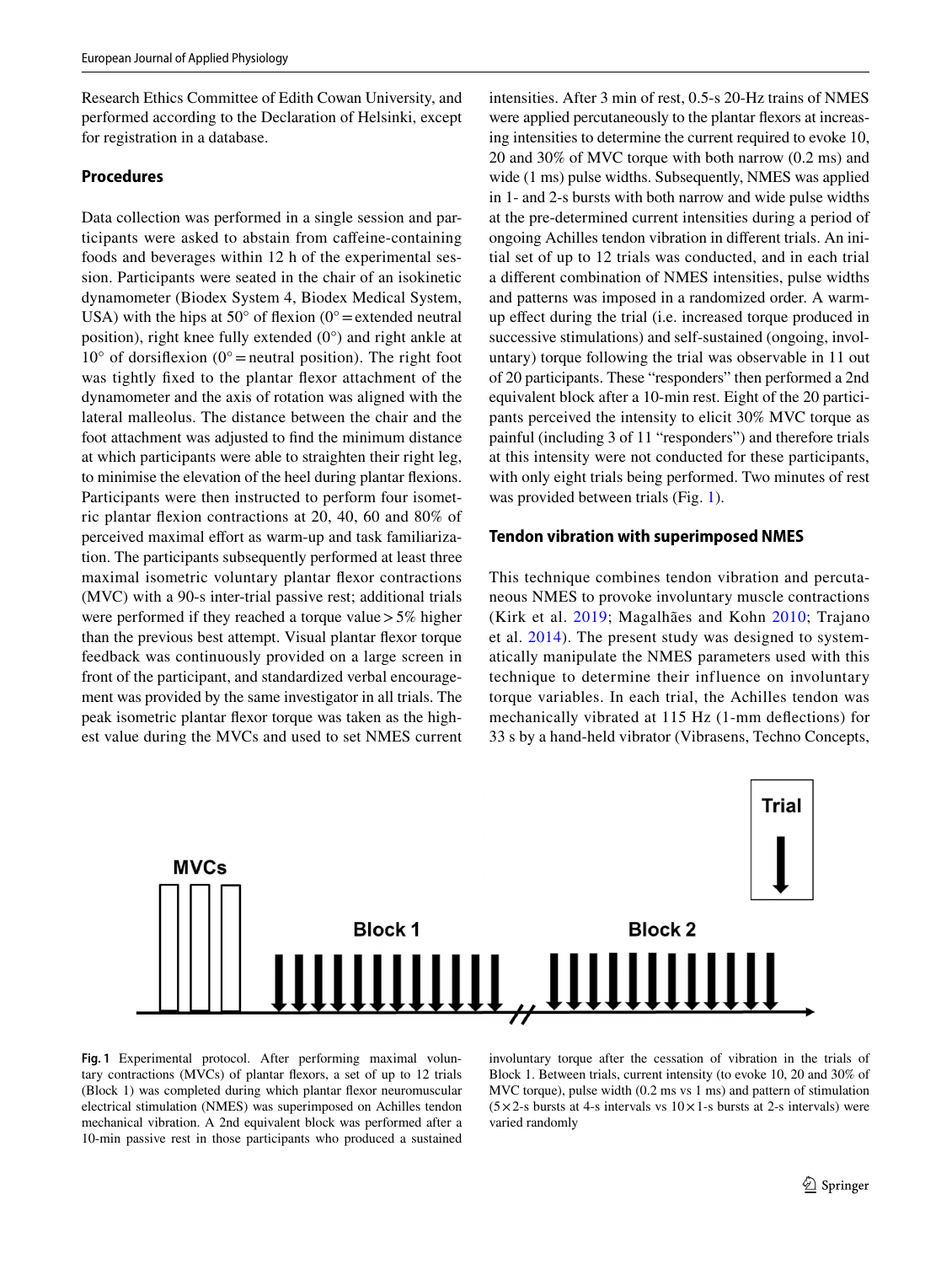France). The vibrator was held with a steady pressure by the same researcher on the posterior aspect of the Achilles tendon at the level of the medial malleolus. After 10 s of vibration, trains of NMES at a 20-Hz frequency were applied to the triceps surae whilst tendon vibration continued. A constant-current electrical stimulator (DS7, Digitimer Ltd, United Kingdom) was used to deliver electrical square-wave stimuli through two self-adhesive electrodes (5×9 cm; Dura-Stick Plus, DJO Global, USA), with the cathode placed transversely and distal to the popliteal crease and the anode transversely and over the distal gastrocnemius-Achilles muscle–tendon junction. NMES parameters were varied between trials, with a total of 12 possible combinations. Two pulse widths (0.2 and 1 ms), three current intensities (to evoke 10, 20 and 30% of MVC torque) and two patterns of stimulation  $(5 \times 2$ -s bursts at 4-s intervals and  $10 \times 1$ -s burst at 2-s intervals) were imposed. During the trials, the participants were instructed to hold the shoulder straps of the chair, to look forward at the blank (black) display monitor, silently count backwards from 50 by one, to remain quiet, and to not voluntarily activate their leg muscles.

Three torque-related quantities were calculated (Fig. [2\)](#page-4-0) and presented as a percentage of MVC.

*Reflexive torque during vibration*  $(T_{vib})$ : mean torque in a 500-ms window starting 500 ms after the cessation of NMES, but during tendon vibration.

*Self-sustained torque*  $(T_{\text{sust}})$ : mean torque in a 500-ms window starting 3 s after the cessation of vibration.

*Warm-up:* the difference between  $T_{vib}$  and the mean torque in a 500-ms window starting 500 ms after the frst burst of NMES.

#### **Statistical analysis**

Data are presented as mean  $\pm$  standard deviation (mean $\pm$ SD). Statistical analyses were performed using IBM SPSS Statistics (v25, SPSS Inc., USA). Normality of the data was examined using Shapiro–Wilk test. Warm-up effect,  $T_{\text{vib}}$  and  $T_{\text{sust}}$  were subjected to separate 2 (Intensity: 10 vs 20% MVC) $\times$ 2 (Pulse width: wide vs narrow) $\times$ 2 (Pattern:  $5 \times 2$ -s vs  $10 \times 1$ -s bursts) $\times 2$  (Block: block 1 vs block 2) repeated measures ANOVA. Given that not all participants performed 30% MVC trials, statistical analysis was initially conducted without the 30% MVC condition  $(n=11)$ . Additional ANOVAs with the inclusion of this intensity were also conducted  $(n=8)$ . For all ANOVAs, sphericity was assessed using Mauchly's test of sphericity; Greenhouse–Geisser correction was used when sphericity was violated. The Least Signifcant Diference method was used for post-hoc comparisons when up to three means were compared, whilst a false discovery rate analysis was used when more than three means were compared to minimise the risk of type I error resulting from multiple pairwise comparisons. Efect sizes are reported as partial eta squared  $(\eta_p^2)$ . Statistical significance was set at an alpha level of 0.05.

Follow-up pairwise analysis of trials for reliability was performed for the combination of electrical parameters which yielded the greatest magnitude of response. The



<span id="page-4-0"></span>**Fig. 2** Data from two diferent trials from the same participant to illustrate the torque response to tendon vibration with superimposed neuromuscular electrical stimulation (NMES). In each trial, the Achilles tendon was mechanically vibrated at 115 Hz for 33 s. After 10 s of vibration, NMES (20 Hz) was applied to the triceps surae whilst tendon vibration continued. Torque produced during a test using  $5 \times 2$ -s bursts at 4-s intervals (2-s on, 2-s off) with a wide (1-ms) pulse width and at an intensity that evoked a torque of 20%



of maximal voluntary contraction (MVC) torque is shown in A, and torque produced using  $10 \times 1$ -s bursts at 2-s intervals (1-s on, 1-s off) with a narrow (0.2-ms) pulse-width and at an intensity that evoked a torque of 10% MVC is shown in B. Current intensity, pulse width and pattern of stimulation were altered in each trial.  $T_{\text{vib}}$  torque measured during vibration after the last burst of NMES,  $T_{\text{sust}}$  torque measured 3 s after vibration cessation (self-sustained torque), *Warm-up* diference between  $T_{vib}$  and torque after the first burst of NMES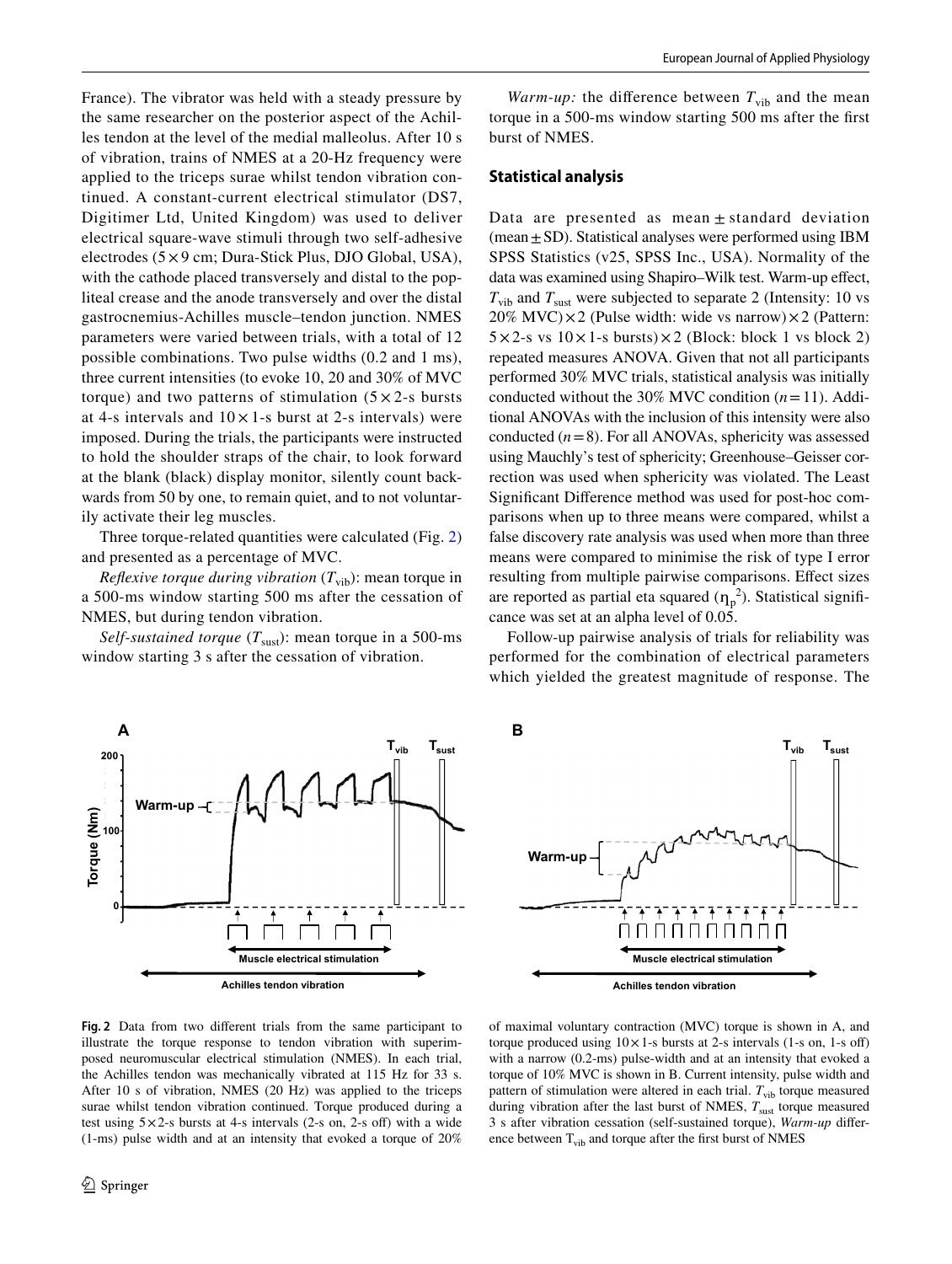level of reliability of the involuntary torque variables was determined when assessed in diferent sets (i.e. Set 1 vs Set 2). The indices of reliability that were calculated were twoway mixed effects intraclass correlation coefficients (ICC  $3,1)$ , typical error (TE; i.e. standard error of measurement) through a freely available spreadsheet (Hopkins [2017](#page-10-19)), minimum detectable change (MDC) through the formula MDC = TE  $\times$  1.96  $\times$   $\sqrt{2}$ , and intra-individual coefficient of variation (CV) as the average of the CVs for each individual.

#### **Results**

Both a warm-up efect during the trial and self-sustained torque following vibration cessation were observed in 11 out of 20 participants (6 of 7 men and 5 of 13 women). These 11 participants were designated as "responders" and formed the study cohort. Trials with NMES intensity of 30% MVC were not performed by all participants, as 8 out



<span id="page-5-0"></span>**Fig. 3** Magnitude of warm-up in the diferent conditions. Trains of neuromuscular electrical stimulation (NMES) were applied percutaneously to the plantar fexors with a current intensity to evoke 10 or 20% of maximal voluntary contraction (MVC) torque, with narrow  $(0.2 \text{ ms})$  or wide  $(1 \text{ ms})$  pulse widths, in  $5 \times 2$ -s bursts at 4-s intervals, or 10×1-s bursts at 2-s intervals. Symbols represent data from individuals  $(n=11)$ , normalized to MVC. Means are shown in horizontal

lines with standard deviations indicated. A significant main effect of "intensity" in the ANOVA revealed that a stimulation intensity that evoked 20% of MVC torque produced a larger warm-up efect than an intensity that evoked 10% MVC. A signifcant interaction efect of NMES and pulse width revealed a lower warm-up efect with 5 bursts of narrow pulse-width compared to 10 bursts of narrow pulse-width stimulation



<span id="page-5-1"></span>**Fig. 4** Magnitude of the reflexive torque during vibration  $(T_{\text{vib}})$  in the diferent conditions. Trains of NMES were applied percutaneously to the plantar fexors with a current intensity to evoke 10 or 20% of maximal voluntary contraction (MVC) torque, with narrow  $(0.2 \text{ ms})$  or wide  $(1 \text{ ms})$  pulse widths, in  $5 \times 2$ -s bursts at 4-s intervals, or 10×1-s bursts at 2-s intervals. Symbols represent data from individuals  $(n=11)$ , normalized to MVC. Means are shown in horizontal

lines with standard deviations indicated. A signifcant main efect of "intensity" in the ANOVA revealed that a stimulation intensity that evoked 20% of MVC torque produced a larger  $T_{\text{vib}}$  than an intensity that evoked 10% MVC. A significant interaction effect of NMES and pulse width revealed a higher  $T_{\text{vib}}$  being evoked by 5 bursts of wide pulse-width stimulation than by 5 bursts of narrow pulse-width or by 10 bursts of wide pulse-width stimulation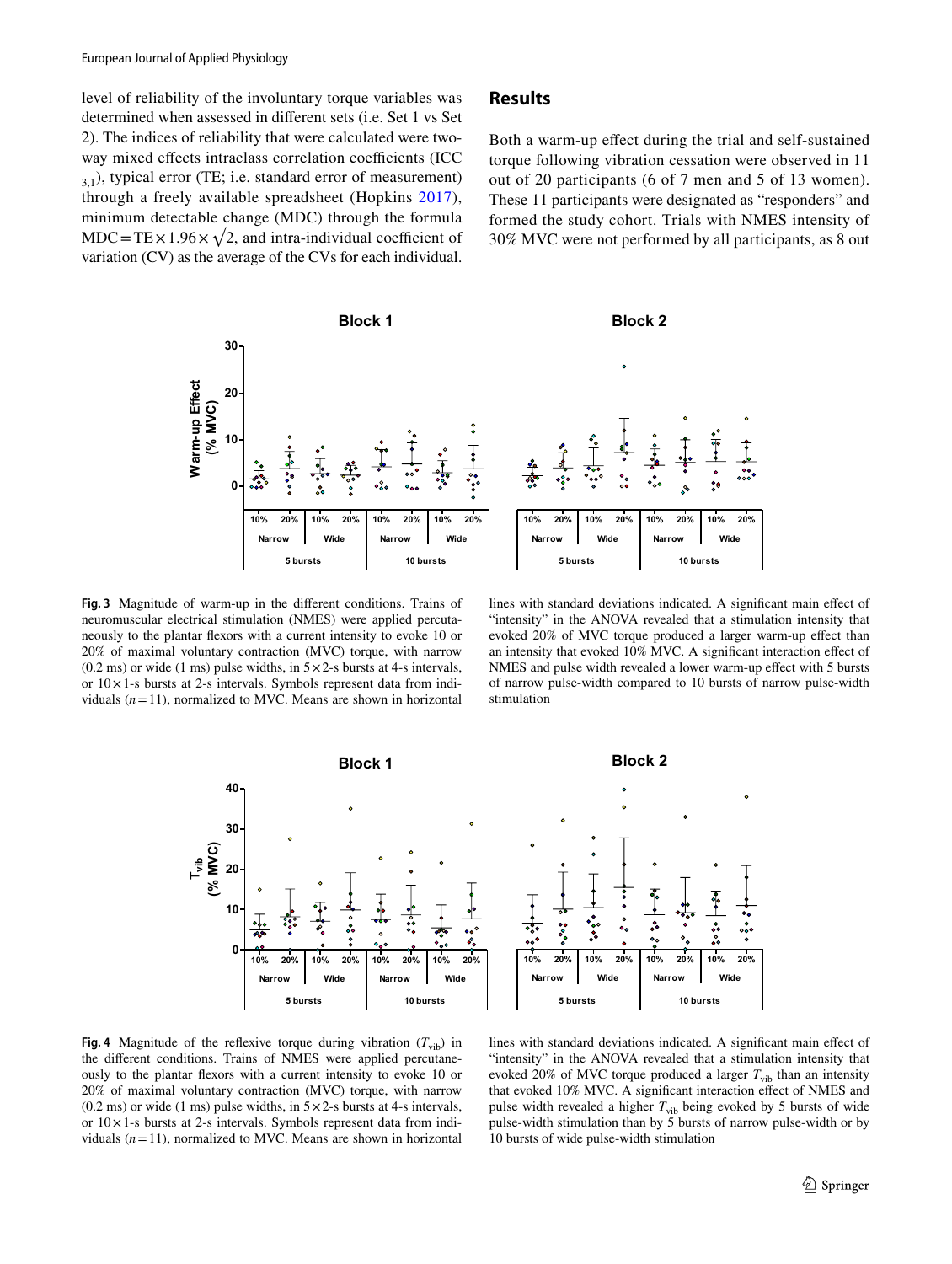

<span id="page-6-0"></span>**Fig. 5** Magnitude of the sustained torque  $(T_{\text{surf}})$  in the different conditions. Trains of NMES were applied percutaneously to the plantar fexors with a current intensity to evoke 10 or 20% of maximal voluntary contraction (MVC) torque, with narrow (0.2 ms) or wide (1 ms) pulse widths, in  $5 \times 2$ -s bursts at 4-s intervals, or  $10 \times 1$ -s bursts at

2-s intervals. Symbols represent data from individuals  $(n=11)$ , normalized to MVC. Means are shown in horizontal lines with standard deviations indicated. A signifcant main efect of "pulse width" in the ANOVA revealed that wide-pulse NMES evoked a greater  $T_{\text{surf}}$  than narrow-pulse NMES

of 20 (3 out of 11 responders) perceived this intensity as painful. Hence, analyses were initially conducted without the 30% MVC condition  $(n=11)$ , with the results being presented below. Individual data under diferent experi-mental conditions can be seen in Fig. [3](#page-5-0) (warm-up effect), Fig. [4](#page-5-1) ( $T_{\text{vib}}$ ) and Fig. [5](#page-6-0) ( $T_{\text{sust}}$ ).

Significant effects of intensity on both warmup  $[F(1,10) = 8.283, p = 0.016, \eta_p^2 = 0.453]$  and  $T_{\text{vib}}[F(1,10) = 9.006, p = 0.013, \eta_p^2 = 0.474]$  were observed, with both variables being greater in the 20% MVC than 10% MVC condition  $(T_{vib}: 9.7 \pm 9.0 \text{ vs } 7.1 \pm 6.1\% \text{ MVC}$ ,  $p = 0.015$ ; warm-up effect:  $4.3 \pm 4.5$  vs  $3.7 \pm 3.5$ % MVC,  $p = 0.016$ ). No significant effect of intensity was observed for  $T_{\text{Sust}}$  (5.3  $\pm$  6.2 vs 4.4  $\pm$  3.9% MVC,  $p$  = 0.364).

Pulse width significantly affected  $T_{\text{sust}}$  [F(1,10)=6.093,  $p = 0.033$ ,  $\eta_p^2 = 0.379$ ] but not warm-up (1-ms vs 0.2-ms width:  $4.2 \pm 4.5$  vs  $3.7 \pm 3.6\%$  MVC,  $p = 0.349$ ) or  $T_{\text{vib}}$  $(9.2 \pm 8.6 \text{ vs } 7.8 \pm 7.0\% \text{ MVC}, p = 0.107)$ . *T*<sub>sust</sub> was higher in the 1-ms than 0.2-ms pulse-width condition  $(5.3 \pm 5.9 \text{ vs }$ 4.1  $\pm$  4.3% MVC,  $p = 0.033$ ).

No effect of stimulation pattern  $(5 \times 2$ -s vs  $10 \times 1$ -s bursts) was observed on any of the involuntary torque variables  $(T_{\text{vib}}: p=0.267, T_{\text{sust}}: p=0.925, \text{warm-up effect: } p=0.239).$ However, a significant interaction between pattern of stimulation and pulse width was observed for the warmup effect [F(1,10) = 5.143,  $p = 0.047$ ,  $\eta_p^2 = 0.340$ ] and  $T_{\text{vib}}$ [F(1,10) = 11.799,  $p = 0.006$ ,  $\eta_p^2 = 0.541$ ]. A significantly higher  $T_{\text{vib}}$  was evoked by 5 bursts of wide pulse-width stimulation (10.6 $\pm$ 9.1% MVC) than by 5 bursts of narrow pulse-width  $(7.4 \pm 7.0\% \text{ MVC}, p=0.003)$  or by 10 bursts of wide pulse-width  $(8.0 \pm 7.8\% \text{ MVC}, p=0.012)$ . Moreover, a signifcantly smaller warm-up efect was observed with 5 bursts of narrow pulse-width compared to 10 bursts of narrow pulse-width stimulation  $(2.9 \pm 2.8\% \text{ vs } 4.7 \pm 4.1\% \text{ MVC})$  $p=0.007$ ). No other significant interactions were observed.

Overall, the greatest responses were observed in the condition of  $5 \times 2$ -s bursts at 4-s intervals with a wide (1 ms) pulse-width and at an intensity that evoked a torque of 20% MVC. However, in spite of an absence of a signifcant difference between sets for any variable ( $T_{\text{vib}}$ :  $p = 0.094$ ,  $T_{\text{sust}}$ :  $p=0.234$ , warm-up effect:  $p=0.109$ ), the level of reliability for this combination of electrical parameters between Set 1 and Set 2 was low (Table [1\)](#page-6-1), with a high degree of variability being observed in some of the participants (Fig. [6](#page-7-0)).

<span id="page-6-1"></span>**Table 1** Reliability statistics for differences between Set 1 and Set 2 in the condition of  $5 \times 2$ -s bursts at 4-s intervals, with a wide (1 ms) pulsewidth, and at an intensity that evoked a torque of 20% MVC

|                   | TE (95% CI) (%MVC) | $CV\%$ | MDC (%MVC) | $MDC(\%)$ | ICC (95%)                 |
|-------------------|--------------------|--------|------------|-----------|---------------------------|
| Warm-up           | $6(4-11)$          | 78.37  | 27         | 553.61    | $-0.2$ ( $-0.569-0.365$ ) |
| $T_{\rm vib}$     | $4(3-7)$           | 58.16  |            | 273.36    | $0.178(-0.432-0.682)$     |
| $T_{\text{sust}}$ | $4(3-7)$           | 53.39  |            | 115.73    | $0.716(0.232 - 0.915)$    |

*TE* typical error, *CV* coefficient of variation, *MDC* minimum detectable change, *ICC* intraclass correlation coefficient,  $T_{vib}$  and torque after the frst burst of NMES, *Tsust* torque measured 3 s after vibration cessation (self-sustained torque)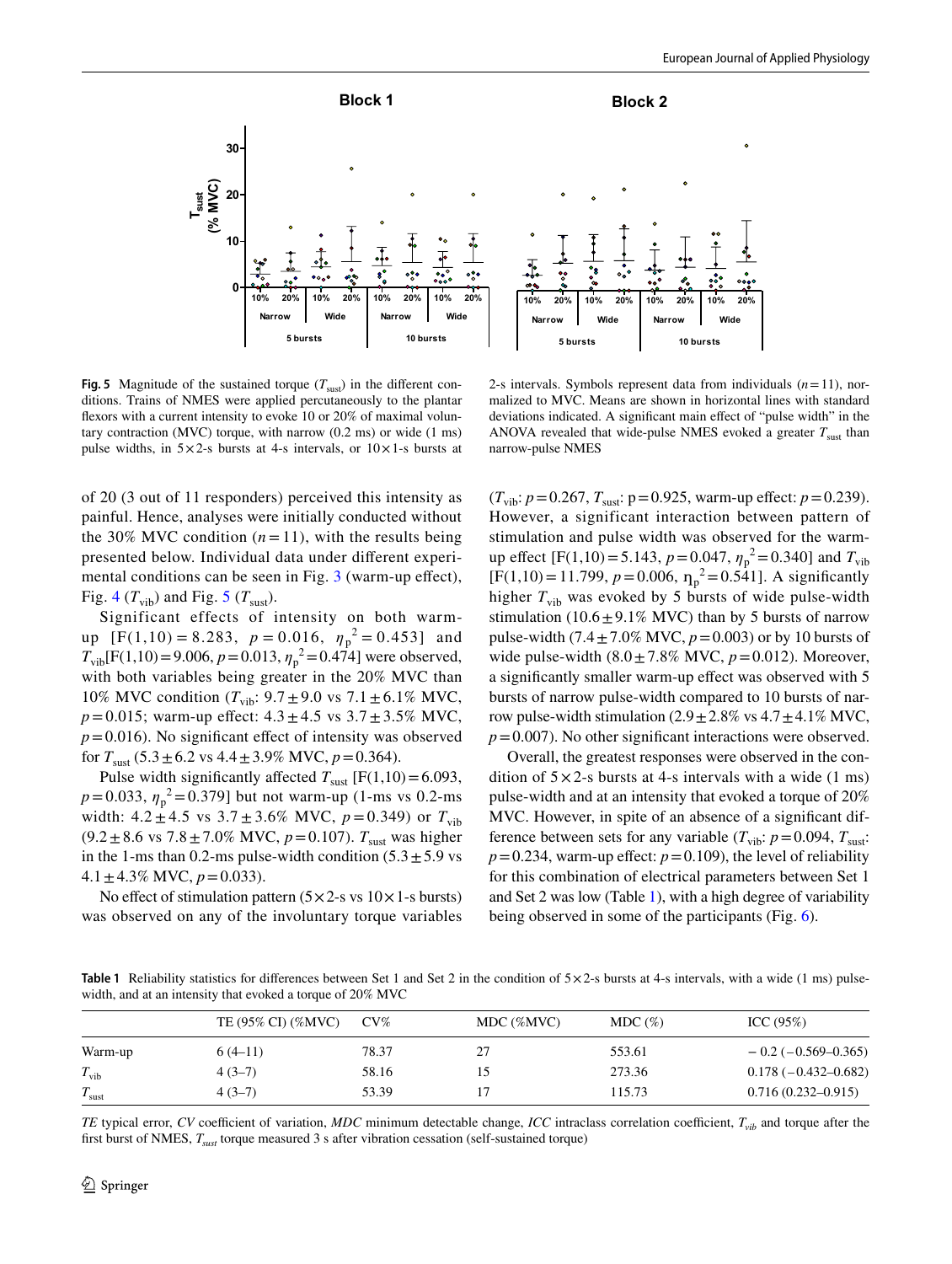

<span id="page-7-0"></span>Fig. 6 Individual data of warm-up effect, reflexive torque during vibration ( $T_{\text{vib}}$ ) and sustained torque ( $T_{\text{sust}}$ ) for the two blocks. Symbols represent data from individuals  $(n=11)$ , normalized to the maximal voluntary contraction torque (MVC), and are shown for the condition which evoked greatest responses. In this condition, trains of neuromuscular electrical stimulation were applied percutaneously to the plantar fexors with a current intensity to elicit 20% of MVC torque, with wide (1 ms) pulse-width, in  $5 \times 2$ -s bursts at 4-s intervals. Analyses of variance did not reveal a signifcant diference between blocks for any of the variables, when all the independent factors were taken into consideration. Nevertheless, a high degree of variability was observed in some of the participants

Analyses of variance with the inclusion of 30% MVC trials ( $n=8$ ) only reached significance for  $T_{\text{vib}}$ , with a significant main effect of intensity  $[F(1.167, 8.171) = 6.881,$  $p = 0.027$ ,  $\eta_p^2 = 0.496$ . *T*<sub>vib</sub> was significantly lower in the 10% trials (6.3±4.4%) than 20% (7.9±6.2%, *p*=0.011) and 30% MVC trials  $(9.7 \pm 7.3\%, p = 0.038)$ , with no significant difference between the 20 and 30% MVC trials  $(p=0.507)$ .

#### **Discussion**

The aim of the present study was to identify the optimal NMES parameters for use in a method that combines NMES and tendon vibration to evoke involuntary torque. The NMES parameters of intensity, pulse width and pattern of stimulation were systematically tested to determine their effect on the magnitude of increased torque in response to repeated bursts of NMES, the involuntary torque after NMES while the tendon was vibrated, and the sustained torque produced after cessation of tendon vibration. The greatest responses were found with the use of 2-s bursts of NMES every 4 s (i.e. 2-s rest between bursts) with a wide (1-ms) pulse-width and at an intensity that evoked a torque of 20% MVC.

In the present study, wide-pulse (1 ms) NMES evoked a greater  $T_{\text{sust}}$  than narrow-pulse (0.2 ms) NMES. These results are consistent with previous fndings of greater levels of "extra torque" (Collins et al. [2002](#page-10-7); Lagerquist and Collins [2010](#page-10-8)) and EMG activity (Arpin et al. [2019\)](#page-9-4) during wide- than narrow-pulse NMES. As the membranes of sensory axons have a longer strength-duration time constant and lower rheobase than motor axons (Veale et al. [1973](#page-11-4)), a higher Ia aferent bombardment of the MN is likely in the wide-pulse conditions, which probably led to a greater MN activity.

Stimulation that evoked 20% of MVC torque produced a larger warm-up effect and  $T_{vib}$  than stimulation that evoked 10% MVC. Increasing the current intensity applied over the muscle belly produces a stronger depolarising stimulus, which should activate more sensory axons, enhancing the refex synaptic input to the MN (Zehr [2002](#page-11-5)). However, increasing current intensity to evoke 30% MVC did not further augment the observed responses. Speculatively, this might have resulted from greater antidromic collision (Gottlieb and Agarwal [1976;](#page-10-20) Gregory and Bickel [2005](#page-10-21)), or from a pain-induced inhibition of MN activity and/or PIC strength (Lund et al. [1991;](#page-10-22) Farina et al. [2004;](#page-10-23) Sandrini et al. [2005](#page-11-6); Revill and Fuglevand [2017](#page-10-24)). Taking into consideration the low number of responders who tolerated the 30% MVC trial in the current study  $(n=8)$ , further research should confirm that there is no further advantage in increasing intensity to a target level of 30% MVC in those who tolerate it well.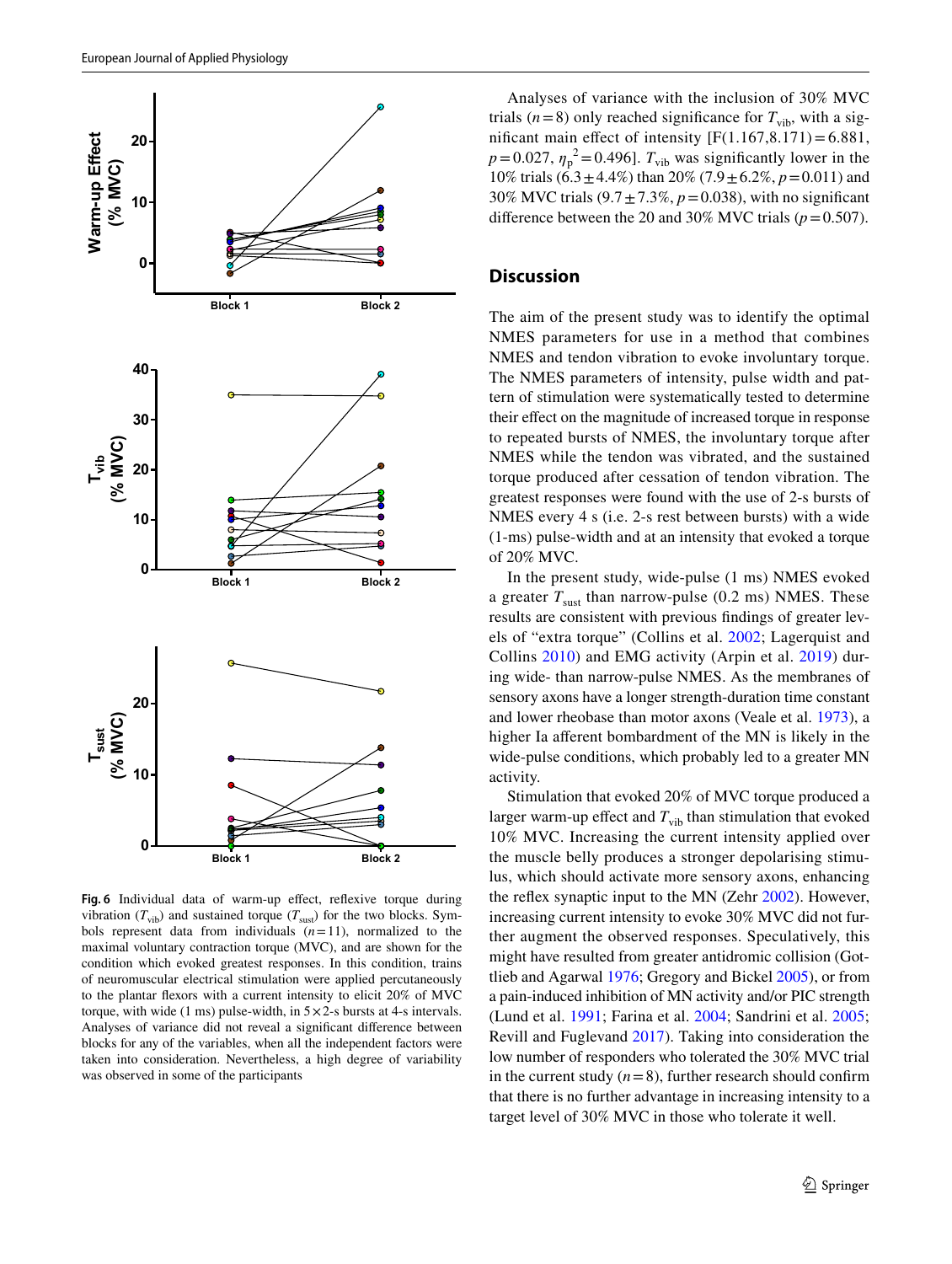Interrogation of the interaction efect between pattern of stimulation and pulse width revealed that  $5 \times 2$ -s bursts were superior to  $10 \times 1$ -s bursts. This is consistent with the findings of Dean et al. ([2007](#page-10-25)), who reported a greater "extra torque" as burst duration increased from 0.25 to 2 s. One possibility is that longer bursts may have allowed a cumulative excitatory efect of Ia aferent bombardment onto the MN, which then recruited more MNs and allowed PICs to grow within each burst. An enhancement of PIC strength within each burst could refect the slow activation kinetics (Lee and Heckman [1998\)](#page-10-17) and warm-up (Svirskis and Hounsgaard [1997\)](#page-11-3) exhibited by PICs carried by calcium ions. Moreover, given that a torque plateau was not reached in the 2-s condition (Fig. [2\)](#page-4-0), future studies could potentially investigate whether a longer duration of electrical stimulation with fewer bursts would yield similar, or higher, levels of involuntary torque.

It is important to note that the combination of electrical parameters that we recommend evoked responses with greater magnitude but had low levels of reliability between blocks (i.e. between two non-consecutive trials), with the warm-up effect showing the lowest reliability. By contrast, Trajano et al. [\(2014\)](#page-11-0) showed high levels of reliability of the involuntary torque variables when two trials were performed in succession. The discrepancy between the current results and the fndings by Trajano et al. [\(2014\)](#page-11-0) may be attributed to the performance of 8 or 12 trials, each with diferent stimulation parameters, between the trials of interest. Numerous factors could contribute to a change in the involuntary torque variables throughout the protocol (as observed in some of the participants, Fig. [6\)](#page-7-0), such as warm-up of PIC amplitude (Svirskis and Hounsgaard [1997](#page-11-3)), muscle peripheral fatigue (Mettler et al.  $2018$ ), decreased efficacy of the Ia afferentα-motor neurone pathway (Pope and DeFreitas [2015](#page-10-27)) and a change in the mental state of the individual throughout the protocol [i.e. more stressed or more relaxed, (Collins et al. [2002\)](#page-10-7)]. While some of these confounding factors were potentially minimised by the 90-s inter-trial and 10-min inter-block passive rests, their infuence cannot be ruled out.

A sustained involuntary torque after the cessation of vibration was not observed in all participants, and some responders showed low levels of involuntary torque. The observation of responders and non-responders has been previously reported in other human studies in which a combination of tendon vibration and NMES (Kirk et al. [2019](#page-10-2); Magalhães and Kohn [2010](#page-10-1)) or NMES only (e.g. Wegrzyk et al. [2015\)](#page-11-1) was imposed. The physiological explanation for this high inter-individual variability is unknown. However several possible mechanisms can be hypothesized, including diferences in vibration propagation (Guang et al. [2018](#page-10-28)), through diferences in excitability of the Ia refex circuitry (Crone and Nielsen [1989;](#page-10-29) Maffiuletti et al. [2008;](#page-10-30) Macefeld and Knellwolf [2018](#page-10-31)), to diferences in spinal levels of monoamines (Collins [2007](#page-10-32); Dean et al. [2007\)](#page-10-25), and the level of relaxation or stress of the participants. However, it should be noted that more non-responders were found in the female cohort, which contrasts the similar proportions of male and female responders observed by Wegrzyk et al. ([2015](#page-11-1)). The potentially higher percentage of female nonresponders should be verifed in future studies and the possible causes investigated.

Mechanisms apart from activation of PICs in the MNs may have contributed to the observed involuntary torque enhancement during the test, including pre-synaptic posttetanic potentiation of the Ia input to the MNs (Hirst et al. [1981](#page-10-10)) and modulation of intrinsic muscle properties (Frigon et al. [2011;](#page-10-6) Blazevich and Babault [2019](#page-9-6)). However, these mechanisms are unlikely to explain the self-sustained torque in the current study and ongoing soleus EMG activity observed in previous studies (Trajano et al. [2014](#page-11-0); Kirk et al. [2019\)](#page-10-2), after the cessation of tendon vibration. One could argue that sustained MN fring could have been caused by the activity in primary muscle spindle afferents as a consequence of thixotropic properties of intrafusal muscle fbres (Kuffler et al.  $1951$ ). However, in this technique, a spindle post-contraction sensory discharge is unlikely given that there is no signifcant background fusimotor drive to spindle endings in the absence of voluntary drive (Gandevia et al. [1986](#page-10-34)). By contrast, activation of PIC channels to cause bistable behavior in some spinal MNs (Lee and Heckman [1998](#page-10-17)) is a plausible mechanism to explain the observation of sustained involuntary muscle contractions in 11 out of 20 participants after the cessation of tendon vibration. Similarly, the observation of a warm-up effect caused by repetitive activation (i.e. progressive increase in torque within the trial) is also consistent with the activation of PICs in the present protocol (Svirskis and Hounsgaard [1997\)](#page-11-3). Nevertheless, the contribution of PICs is currently unproven. With the advent of new high-density surface EMG techniques, future research could examine the fring of individual MUs during ongoing production of involuntary torque with this technique and potentially examine whether self-sustained fring of MNs, denoting bistable behavior after the cessation of vibration, can be observed (Lee and Heckman, [1998](#page-10-17)). Moreover, it would be interesting to systematically compare potential changes in the involuntary torque production using this technique with potential changes in ∆F values of the paired motor unit technique (Gorassini et al. [2002](#page-10-16)) during voluntary contractions, as the latter technique is presently the standard method to indirectly estimate PIC strength in humans. To date, acute static stretching is one intervention that has been observed to reduce both involuntary plantar flexion torque production (Trajano et al. [2014\)](#page-11-0) and soleus ∆F values (Trajano et al. [2020](#page-11-7)), indicating that both techniques may provide similar information. If tendon vibration and NMES can be established as a measure of PICs, it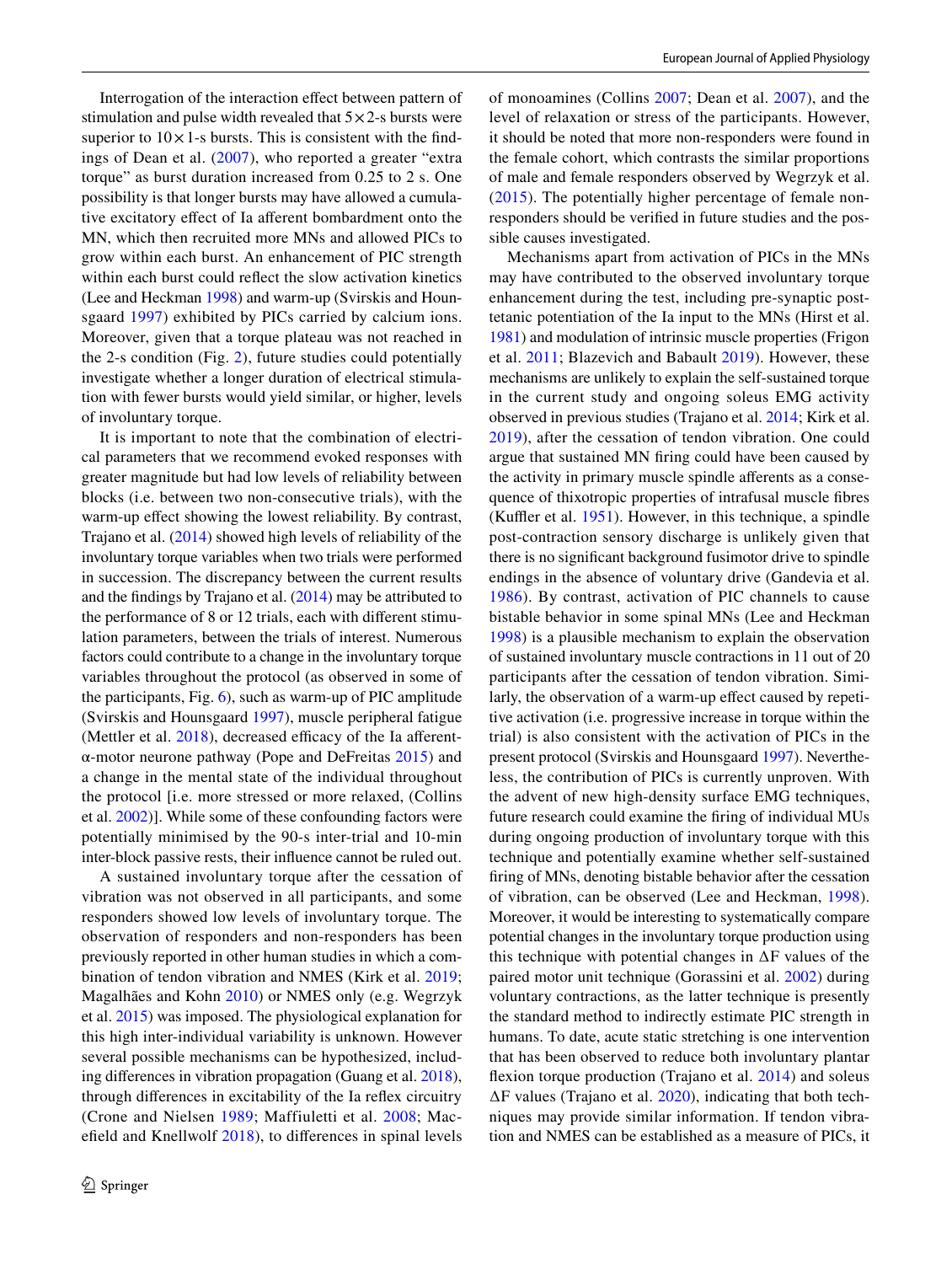should be noted that not everyone responds to the stimulus and some participants have a low magnitude of involuntary torque, which might impact the widespread use of this methodological approach.

A limitation of the current study is that the Achilles tendon was mechanically vibrated at 115 Hz with 1-mm defections by an experienced researcher, but the pressure on the skin was not quantifed. It is possible that small pressure variations might have partly contributed to the observed variability between blocks. Finally, future research could quantify whether higher-frequency trains of NMES would have resulted in involuntary torque with higher amplitude (Dean et al. [2007\)](#page-10-25), given that it might further enhance the efective current delivered to MNs along the sensory axons. However, higher stimulation frequencies may both increase the risk of peripheral fatigue during a long experimental protocol (Grosprêtre et al. [2017](#page-10-35)) and variably infuence neurotransmitter release from Ia aferent terminals (Hirst et al. [1981;](#page-10-10) Crone and Nielsen [1989](#page-10-29)).

# **Conclusion**

A combination of Achilles tendon vibration with superimposed NMES on triceps surae induces involuntary sustained torque in some individuals. Tailoring NMES parameters modulates the magnitude of the involuntary torque, and we observed that a current intensity to evoke 20% of MVC torque with wide (1 ms) pulse-width in  $5 \times 2$ -s bursts and at 4-s intervals produces the greatest responses and therefore is recommended for use with this technique. These fndings may also inform the parameters of percutaneous electrical stimulation used in other clinical and experimental settings.

**Author contributions** All authors contributed to the study conception and design. RNOM completed data collection and analysis. The frst draft of the manuscript was written by RNOM and all authors commented on previous versions of the manuscript. All authors read and approved the fnal manuscript.

**Availability of data and materials** Non-identifable datasets generated and/or analyzed during the current study are available from the corresponding author on reasonable request.

**Code availability** Macros for semi-automated analysis of torque data in LabChart utilized in this study are available from the corresponding author on reasonable request.

#### **Compliance with ethical standards**

**Conflicts of interest** There are no conficts of interest, fnancial or otherwise to report regarding this manuscript.

**Ethics approval** Participants were fully informed of any risks or discomforts associated with the procedures before giving their written informed consent to participate. The procedures were approved by the Human Research Ethics Committee of Edith Cowan University, and performed according to the Declaration of Helsinki, except for registration in a database.

**Open Access** This article is licensed under a Creative Commons Attribution 4.0 International License, which permits use, sharing, adaptation, distribution and reproduction in any medium or format, as long as you give appropriate credit to the original author(s) and the source, provide a link to the Creative Commons licence, and indicate if changes were made. The images or other third party material in this article are included in the article's Creative Commons licence, unless indicated otherwise in a credit line to the material. If material is not included in the article's Creative Commons licence and your intended use is not permitted by statutory regulation or exceeds the permitted use, you will need to obtain permission directly from the copyright holder. To view a copy of this licence, visit<http://creativecommons.org/licenses/by/4.0/>.

## **References**

- <span id="page-9-4"></span>Arpin DJ, Ugiliweneza B, Forrest G, Harkema SJ, Rejc E (2019) Optimizing neuromuscular electrical stimulation pulse width and amplitude to promote central activation in individuals with severe spinal cord injury. Front Physiol 10:1310. [https://doi.org/10.3389/](https://doi.org/10.3389/fphys.2019.01310) [fphys.2019.01310](https://doi.org/10.3389/fphys.2019.01310)
- <span id="page-9-5"></span>Bergquist AJ, Clair JM, Collins DF (2011a) Motor unit recruitment when neuromuscular electrical stimulation is applied over a nerve trunk compared with a muscle belly: triceps surae. J Appl Physiol 110:627–637. <https://doi.org/10.1152/japplphysiol.01103.2010>
- <span id="page-9-2"></span>Bergquist AJ, Clair JM, Lagerquist O, Mang CS, Okuma Y, Collins DF (2011b) Neuromuscular electrical stimulation: implications of the electrically evoked sensory volley. Eur J Appl Physiol 111:2409– 2426. <https://doi.org/10.1007/s00421-011-2087-9>
- <span id="page-9-6"></span>Blazevich AJ, Babault N (2019) Post-activation potentiation (PAP) versus post-activation performance enhancement (PAPE) in humans: historical perspective, underlying mechanisms, and current issues. Front Physiol 10:1359. [https://doi.org/10.3389/FPHYS](https://doi.org/10.3389/FPHYS.2019.01359) [.2019.01359](https://doi.org/10.3389/FPHYS.2019.01359)
- <span id="page-9-3"></span>Blouin JS, Walsh LD, Nickolls P, Gandevia SC (2009) High-frequency submaximal stimulation over muscle evokes centrally generated forces in human upper limb skeletal muscles. J Appl Physiol 106:370–377. <https://doi.org/10.1152/japplphysiol.90939.2008>
- <span id="page-9-1"></span>Bochkezanian V, Newton RU, Trajano GS, Vieira A, Pulverenti TS, Blazevich AJ (2018a) Efect of tendon vibration during widepulse neuromuscular electrical stimulation (NMES) on muscle force production in people with spinal cord injury (SCI). BMC Neurol 18(1):17. <https://doi.org/10.1186/s12883-018-1020-9>
- <span id="page-9-0"></span>Bochkezanian V, Newton RU, Trajano GS, Blazevich AJ (2018b) Efects of neuromuscular electrical stimulation in people with spinal cord injury. Med Sci Sports Exerc 50(9):1733–1739. [https](https://doi.org/10.1249/MSS.0000000000001637) [://doi.org/10.1249/MSS.0000000000001637](https://doi.org/10.1249/MSS.0000000000001637)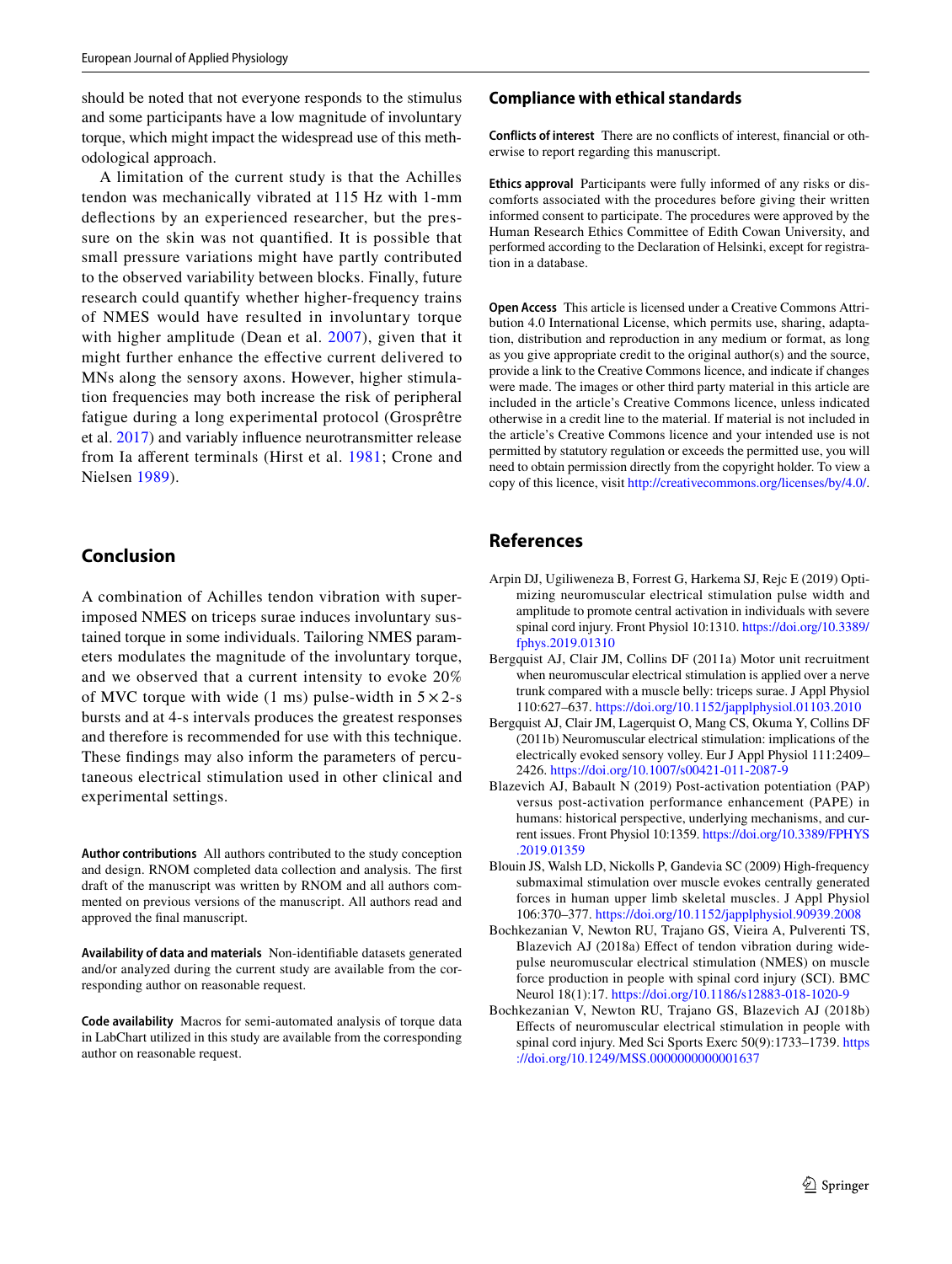- <span id="page-10-32"></span>Collins DF (2007) Central contributions to contractions evoked by tetanic neuromuscular electrical stimulation. Exerc Sport Sci Rev 35(3):102–109.<https://doi.org/10.1097/jes.0b013e3180a0321b>
- <span id="page-10-4"></span>Collins DF, Burke D, Gandevia SC (2001) Large involuntary forces consistent with plateau-like behavior of human motoneurons. J Neurosci 21:4059–4065. [https://doi.org/10.1523/JNEUROSCI.21-](https://doi.org/10.1523/JNEUROSCI.21-11-04059.2001) [11-04059.2001](https://doi.org/10.1523/JNEUROSCI.21-11-04059.2001)
- <span id="page-10-7"></span>Collins DF, Burke D, Gandevia SC (2002) Sustained contractions produced by plateau-like behaviour in human motoneurones. J Physiol 538:289–301. <https://doi.org/10.1113/jphysiol.2001.012825>
- <span id="page-10-29"></span>Crone C, Nielsen J (1989) Methodological implications of the post activation depression of the soleus H-refex in man. Exp Brain Res 78:28–32. <https://doi.org/10.1007/BF00230683>
- <span id="page-10-25"></span>Dean JC, Yates LM, Collins DF (2007) Turning on the central contribution to contractions evoked by neuromuscular electrical stimulation. J Appl Physiol 103:170–176. [https://doi.org/10.1152/jappl](https://doi.org/10.1152/japplphysiol.01361.2006) [physiol.01361.2006](https://doi.org/10.1152/japplphysiol.01361.2006)
- <span id="page-10-23"></span>Farina D, Arendt-Nielsen L, Merletti R, Graven-Nielsen T (2004) Efect of experimental muscle pain on motor unit fring rate and conduction velocity. J Neurophysiol 91:1250–1259. [https://doi.](https://doi.org/10.1152/jn.00620.2003) [org/10.1152/jn.00620.2003](https://doi.org/10.1152/jn.00620.2003)
- <span id="page-10-6"></span>Frigon A, Thompson CK, Johnson MD, Manuel M, Hornby TG, Heckman CJ (2011) Extra forces evoked during electrical stimulation of the muscle or its nerve are generated and modulated by a length-dependent intrinsic property of muscle in humans and cats. J Neurosci 31:5579–5588. [https://doi.org/10.1523/JNEUR](https://doi.org/10.1523/JNEUROSCI.6641-10.2011) [OSCI.6641-10.2011](https://doi.org/10.1523/JNEUROSCI.6641-10.2011)
- <span id="page-10-34"></span>Gandevia SC, Miller S, Aniss AM, Burke D (1986) Refex infuences on muscle spindle activity in relaxed human leg muscles. J Neurophysiol 56:159–170. <https://doi.org/10.1152/jn.1986.56.1.159>
- <span id="page-10-16"></span>Gorassini MA, Yang JF, Siu M, Bennett DJ (2002) Intrinsic activation of human motoneurons: Possible contribution to motor unit excitation. J Neurophysiol 87:1850–1858. [https://doi.org/10.1152/jn.00024](https://doi.org/10.1152/jn.00024.2001) [.2001](https://doi.org/10.1152/jn.00024.2001)
- <span id="page-10-20"></span>Gottlieb GL, Agarwal GC (1976) Extinction of the Hofman refex by antidromic conduction. Electroencephalogr Clin Neurophysiol 41:19–24. [https://doi.org/10.1016/0013-4694\(76\)90211-X](https://doi.org/10.1016/0013-4694(76)90211-X)
- <span id="page-10-3"></span>Grande G, Cafarelli E (2003) Ia aferent input alters the recruitment thresholds and fring rates of single human motor units. Exp Brain Res 150:449–457.<https://doi.org/10.1007/s00221-003-1463-z>
- <span id="page-10-21"></span>Gregory CM, Bickel CS (2005) Recruitment patterns in human skeletal muscle during electrical stimulation. Phys Ther 85:358–364. [https](https://doi.org/10.1093/ptj/85.4.358) [://doi.org/10.1093/ptj/85.4.358](https://doi.org/10.1093/ptj/85.4.358)
- <span id="page-10-35"></span>Grosprêtre S, Gueugneau N, Martin A, Lepers R (2017) Central contribution to electrically induced fatigue depends on stimulation frequency. Med Sci Sports Exerc 49:1530–1540. [https://doi.org/10.1249/](https://doi.org/10.1249/MSS.0000000000001270) MSS.00000000000001270
- <span id="page-10-28"></span>Guang H, Ji L, Shi Y (2018) Focal vibration stretches muscle fbers by producing muscle waves. IEEE Trans Neural Syst Rehabil Eng 26:839–846.<https://doi.org/10.1109/TNSRE.2018.2816953>
- <span id="page-10-14"></span>Heckman CJ, Gorassini MA, Bennett DJ (2005) Persistent inward currents in motoneuron dendrites: Implications for motor output. Muscle Nerve 31:135–156. <https://doi.org/10.1002/mus.20261>
- <span id="page-10-15"></span>Heckman CJ, Johnson M, Mottram C, Schuster J (2008) Persistent inward currents in spinal motoneurons and their infuence on human motoneuron firing patterns. Neuroscientist 14:264–275. [https://doi.](https://doi.org/10.1177/1073858408314986) [org/10.1177/1073858408314986](https://doi.org/10.1177/1073858408314986)
- <span id="page-10-10"></span>Hirst GD, Redman SJ, Wong K (1981) Post-tetanic potentiation and facilitation of synaptic potentials evoked in cat spinal motoneurones. J Physiol 321:97–109. [https://doi.org/10.1113/jphysiol.1981.sp013](https://doi.org/10.1113/jphysiol.1981.sp013973) [973](https://doi.org/10.1113/jphysiol.1981.sp013973)
- <span id="page-10-19"></span>Hopkins W (2017) Spreadsheets for analysis of validity and reliability. Sportscience 21:36–44
- <span id="page-10-11"></span>Hounsgaard J, Kiehn O (1993) Calcium spikes and calcium plateaux evoked by differential polarization in dendrites of

turtle motoneurones in vitro. J Physiol 468:245–259. [https://doi.](https://doi.org/10.1113/jphysiol.1993.sp019769) [org/10.1113/jphysiol.1993.sp019769](https://doi.org/10.1113/jphysiol.1993.sp019769)

- <span id="page-10-18"></span>Hyngstrom AS, Johnson MD, Miller JF, Heckman CJ (2007) Intrinsic electrical properties of spinal motoneurons vary with joint angle. Nat Neurosci 10:363–369. <https://doi.org/10.1038/nn1852>
- <span id="page-10-2"></span>Kirk BJC, Trajano GS, Pulverenti TS, Rowe G, Blazevich AJ (2019) Neuromuscular factors contributing to reductions in muscle force after repeated, high-intensity muscular efforts. Front Physiol 10:1-17. <https://doi.org/10.3389/fphys.2019.00783>
- <span id="page-10-9"></span>Klakowicz PM, Baldwin ERL, Collins DF (2006) Contribution of M-waves and H-refexes to contractions evoked by tetanic nerve stimulation in humans. J Neurophysiol 96:1293–1302. [https://doi.](https://doi.org/10.1152/jn.00765.2005) [org/10.1152/jn.00765.2005](https://doi.org/10.1152/jn.00765.2005)
- <span id="page-10-33"></span>Kuffler SW, Hunt CC, Quilliam JP (1951) Function of medullated smallnerve fbers in mammalian ventral roots; eferent muscle spindle innervation. J Neurophysiol 14:29–54. [https://doi.org/10.1152/](https://doi.org/10.1152/jn.1951.14.1.29) [jn.1951.14.1.29](https://doi.org/10.1152/jn.1951.14.1.29)
- <span id="page-10-8"></span>Lagerquist O, Collins DF (2010) Infuence of stimulus pulse width on M-waves, H-refexes, and torque during tetanic low-intensity neuromuscular stimulation. Muscle Nerve 42:886–893. [https://doi.](https://doi.org/10.1002/mus.21762) [org/10.1002/mus.21762](https://doi.org/10.1002/mus.21762)
- <span id="page-10-5"></span>Lagerquist O, Walsh LD, Blouin JS, Collins DF, Gandevia SC (2009) Efect of a peripheral nerve block on torque produced by repetitive electrical stimulation. J Appl Physiol 107:161–167. [https://doi.](https://doi.org/10.1152/japplphysiol.91635.2008) [org/10.1152/japplphysiol.91635.2008](https://doi.org/10.1152/japplphysiol.91635.2008)
- <span id="page-10-12"></span>Lee RH, Heckman CJ (1996) Infuence of voltage-sensitive dendritic conductances on bistable fring and efective synaptic current in cat spinal motoneurons in vivo. J Neurophysiol 76:2107–2110. [https://](https://doi.org/10.1152/jn.1996.76.3.2107) [doi.org/10.1152/jn.1996.76.3.2107](https://doi.org/10.1152/jn.1996.76.3.2107)
- <span id="page-10-17"></span>Lee RH, Heckman CJ (1998) Bistability in spinal motoneurons in vivo: systematic variations in persistent inward currents. J Neurophysiol 80:583–593.<https://doi.org/10.1152/jn.1998.80.2.583>
- <span id="page-10-13"></span>Lee RH, Heckman CJ (2000) Adjustable amplifcation of synaptic input in the dendrites of spinal motoneurons in vivo. J Neurosci 20:6734– 6740.<https://doi.org/10.1523/JNeurosci.20-17-06734.2000>
- <span id="page-10-22"></span>Lund JP, Donga R, Widmer CG, Stohler CS (1991) The pain-adaptation model: a discussion of the relationship between chronic musculoskeletal pain and motor activity. Can J Physiol Pharmacol 69(5):683–694
- <span id="page-10-31"></span>Macefeld VG, Knellwolf TP (2018) Functional properties of human muscle spindles. J Neurophysiol 120:452–467. [https://doi.org/10.1152/](https://doi.org/10.1152/jn.00071.2018) [jn.00071.2018](https://doi.org/10.1152/jn.00071.2018)
- <span id="page-10-30"></span>Mafuletti NA, Herrero AJ, Jubeau M, Impellizzeri FM, Bizzini M (2008) Diferences in electrical stimulation thresholds between men and women. Ann Neurol 63:507–512. [https://doi.org/10.1002/](https://doi.org/10.1002/ana.21346) [ana.21346](https://doi.org/10.1002/ana.21346)
- <span id="page-10-1"></span>Magalhães FH, Kohn AF (2010) Vibration-induced extra torque during electrically-evoked contractions of the human calf muscles. J Neuroeng Rehabil 7(1):26.<https://doi.org/10.1186/1743-0003-7-26>
- <span id="page-10-0"></span>Magalhães FH, De Toledo DR, Kohn AF (2013) Plantar fexion force induced by amplitude-modulated tendon vibration and associated soleus V/F-waves as an evidence of a centrally-mediated mechanism contributing to extra torque generation in humans. J Neuroeng Rehabil 10(1):32.<https://doi.org/10.1186/1743-0003-10-32>
- <span id="page-10-26"></span>Mettler JA, Magee DM, Doucet BM (2018) Low-frequency electrical stimulation with variable intensity preserves torque. J Electromyogr Kinesiol 42:49–56. <https://doi.org/10.1016/j.jelekin.2018.06.007>
- <span id="page-10-27"></span>Pope ZK, DeFreitas JM (2015) The effects of acute and prolonged muscle vibration on the function of the muscle spindle's refex arc. Somatosens Mot Res 32:254–261. [https://doi.org/10.3109/08990](https://doi.org/10.3109/08990220.2015.1091770) [220.2015.1091770](https://doi.org/10.3109/08990220.2015.1091770)
- <span id="page-10-24"></span>Revill AL, Fuglevand AJ (2017) Inhibition linearizes fring rate responses in human motor units: implications for the role of persistent inward currents. J Physiol 595:179–191.<https://doi.org/10.1113/JP272823>